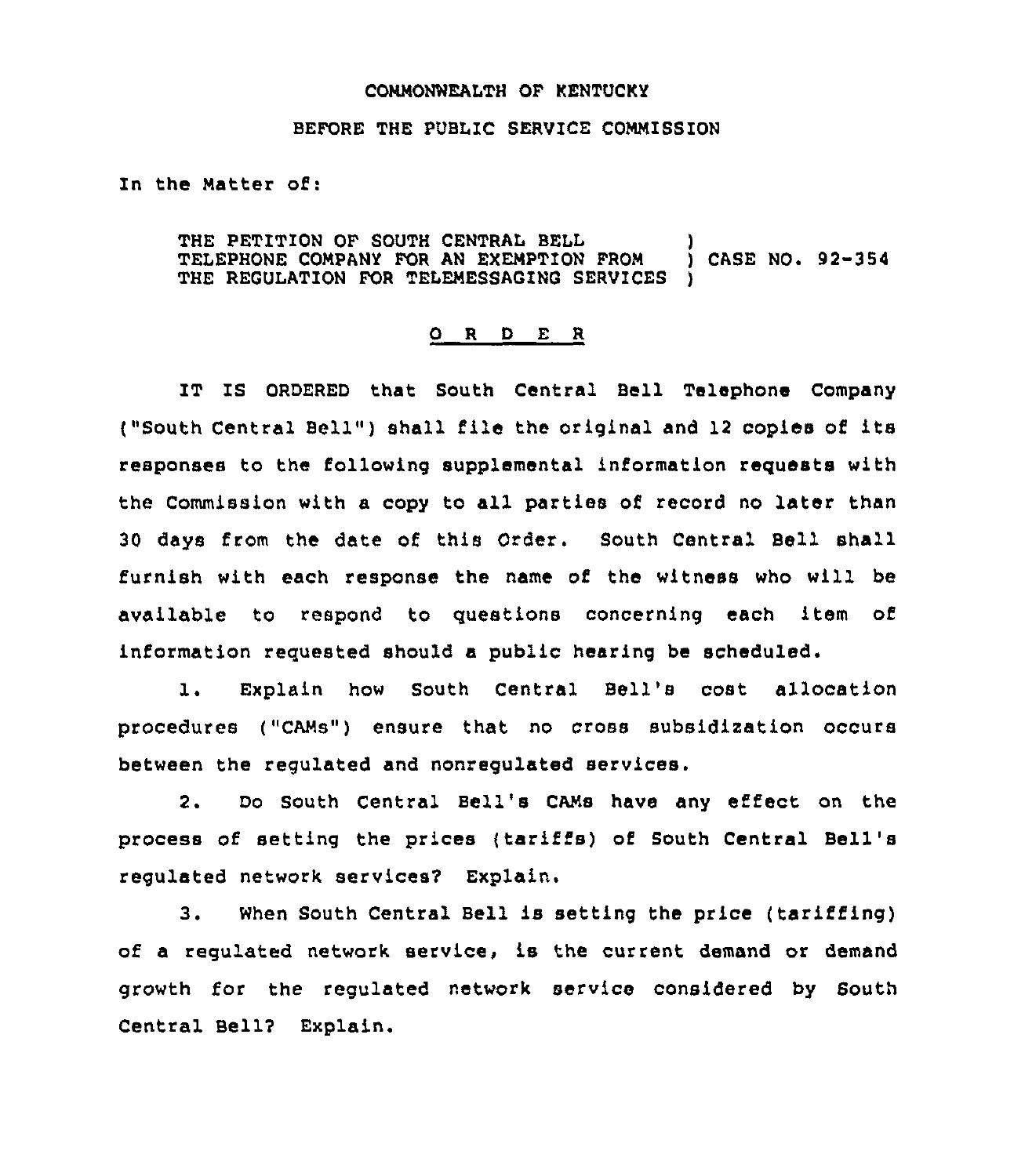4. Provide documentation of any instances where South Central Bell has increased the price of a tariffed network service when the demand for that network service has increased.

5. South Central Bell has indicated that its enhanced services will stimulate usage of the regulated tariffed network services. Provide copies of all studies supporting this contention.

6. To the extent that enhanced services use tariffed network services, those network services can be viewed as inputs into the provision of enhanced services. Do you agree or disagree with this view7 Provide any documentation which supports your position.

7. If increasing demand for the provision of enhanced services causes the demand for those tariffed network services which serve as inputs to rise, then the price of those tariffed network services should also rise in a competitive market.

a. Fully discuss your views and provide any supporting documentation.

b. Mould South Central Bell ever review the prices of its tariffed network services in the face of increased demand for those services7 If so, explain the methodology that would be employed and the frequency of price reviews.

8. For new capital investments to the network (driven in part by competition, technology snd the threat of network bypass) for which initially only regulated services share investment expenses (via the CAMs), the full amount of new investment will be allocated to the regulated network services. Only when new

 $-2-$